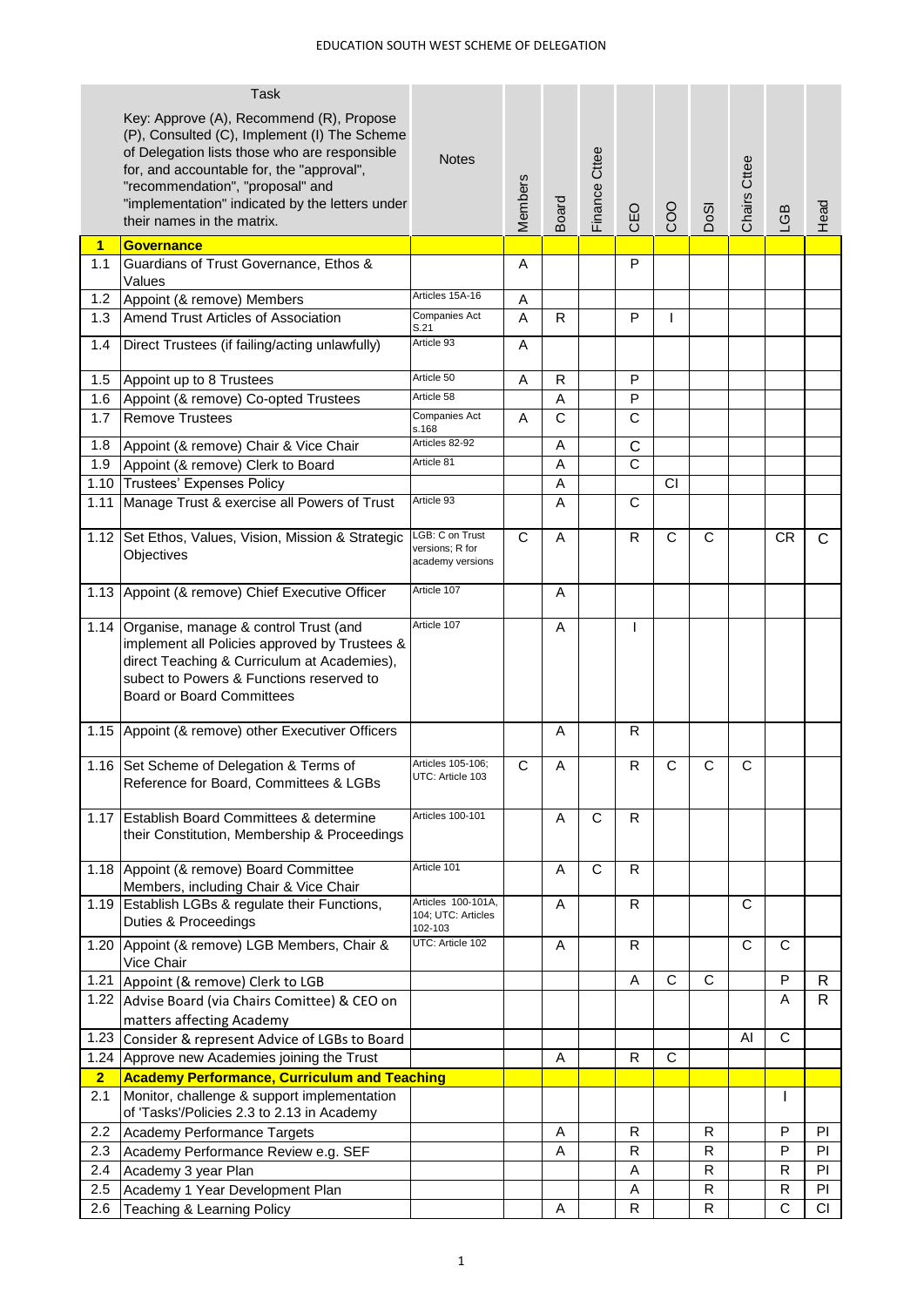|                | <b>Task</b>                                                                                                                                                                                                                                                                   |                                                                           |         |        |               |              |                       |                       |              |                |                        |
|----------------|-------------------------------------------------------------------------------------------------------------------------------------------------------------------------------------------------------------------------------------------------------------------------------|---------------------------------------------------------------------------|---------|--------|---------------|--------------|-----------------------|-----------------------|--------------|----------------|------------------------|
|                | Key: Approve (A), Recommend (R), Propose<br>(P), Consulted (C), Implement (I) The Scheme<br>of Delegation lists those who are responsible<br>for, and accountable for, the "approval",<br>"recommendation", "proposal" and<br>"implementation" indicated by the letters under | <b>Notes</b>                                                              | Members |        | Finance Cttee |              |                       |                       | Chairs Cttee |                |                        |
|                | their names in the matrix.                                                                                                                                                                                                                                                    |                                                                           |         | Board  |               | CEO          | COO                   | DoSI                  |              | LGB            | Head                   |
| 2.7            | <b>Curriculum Policy</b>                                                                                                                                                                                                                                                      |                                                                           |         | A      |               | R            |                       | $\mathsf{R}$          |              | C              | $\overline{CI}$        |
| 2.8            | Social, Moral, Spiritual & Cultural<br>Development Policy                                                                                                                                                                                                                     |                                                                           |         | A      |               | R            |                       | R                     |              | C              | <b>CI</b>              |
| 2.9            | Sex Education & Relationships Policy                                                                                                                                                                                                                                          |                                                                           |         | Α      |               | ${\sf R}$    |                       | ${\sf R}$             |              | C              | CI                     |
|                | 2.10 Religious Education Policy                                                                                                                                                                                                                                               |                                                                           |         | A      |               | R            |                       | ${\sf R}$             |              | $\mathsf{C}$   | <b>CI</b>              |
|                | 2.11 Special Educational Needs Policy                                                                                                                                                                                                                                         |                                                                           |         | A      |               | R            |                       | ${\sf R}$             |              | $\mathsf{C}$   | CI                     |
| 2.12           | Early Years Foundation Stage Policy                                                                                                                                                                                                                                           |                                                                           |         | A      |               | R            |                       | $\mathsf R$           |              | $\overline{c}$ | CI                     |
| 3              | <b>Academy Policies and Procedures</b>                                                                                                                                                                                                                                        |                                                                           |         |        |               |              |                       |                       |              |                |                        |
| 3.1            | Academy Times, Terms and Holidays                                                                                                                                                                                                                                             |                                                                           |         | Α      |               | $\mathsf{R}$ |                       |                       |              |                | P                      |
| 3.2            | Expansion of Academy (PAN)                                                                                                                                                                                                                                                    |                                                                           |         | A      |               | $\mathsf{R}$ | C                     | $\mathsf C$           |              |                | P                      |
| 3.3            | Reduction of Academy (PAN)                                                                                                                                                                                                                                                    | Needs EFA                                                                 |         | A      | С             | R            | C                     | $\mathsf C$           |              |                | P                      |
| 3.4            | Extension of Age Range                                                                                                                                                                                                                                                        | approval                                                                  |         | A      |               | $\mathsf{R}$ | $\overline{\text{c}}$ | $\overline{\text{c}}$ |              |                | P                      |
| 3.5            | Extension of Academy Provision (Nursery)                                                                                                                                                                                                                                      |                                                                           |         | A      |               | R            | C                     | $\mathsf{C}$          |              |                | P                      |
| 3.6            | Monitor, challenge & support implementation<br>of 'Tasks'/Policies 3.7 to 3.35 in Academy                                                                                                                                                                                     |                                                                           |         |        |               |              |                       |                       |              | I              |                        |
|                | 3.7 Academy Uniform                                                                                                                                                                                                                                                           |                                                                           |         |        |               | A            |                       | C                     |              | C              | R <sub>l</sub>         |
| 3.8            | <b>Admissions Policy</b>                                                                                                                                                                                                                                                      |                                                                           |         | Α      |               | $\mathsf{R}$ |                       | C                     |              | C              | PI                     |
| 3.9            | Allocation of Places against Admissions Policy                                                                                                                                                                                                                                | Ranking pupils in<br>order<br>againstoversubscri<br>ption criteria        |         |        |               | A            |                       |                       |              | $\mathsf{C}$   | R <sub>l</sub>         |
|                | 3.10 Admissions Appeals                                                                                                                                                                                                                                                       | Independent                                                               |         |        |               | A            |                       |                       |              | L              |                        |
|                | 3.11 Pupil Behaviour & Exclusions Policy                                                                                                                                                                                                                                      |                                                                           |         | Α      |               | $\mathsf{R}$ |                       |                       |              | C              | <b>CI</b>              |
|                | 3.12 Fixed Term Exclusion                                                                                                                                                                                                                                                     |                                                                           |         |        |               |              |                       |                       |              |                | AI                     |
|                | 3.13 Permanent Exclusions                                                                                                                                                                                                                                                     |                                                                           |         |        |               | C            |                       |                       |              | Α              | R <sub>l</sub>         |
|                | 3.14 Appeals against Permanent Exclusion                                                                                                                                                                                                                                      | Independent                                                               |         |        |               |              |                       |                       |              |                |                        |
|                | 3.15 Pupil Premium Policy                                                                                                                                                                                                                                                     |                                                                           |         | Α      |               | R            | C                     | R                     |              |                | CI                     |
|                | 3.16 Pupil Premium Plan                                                                                                                                                                                                                                                       | CEO moderates<br>plans<br>recommended by<br>LGBs before final<br>approval |         |        |               | A            | $\mathsf{C}$          |                       |              | R              | PI                     |
|                | 3.17 Academy Trips Policy                                                                                                                                                                                                                                                     |                                                                           |         | A      |               | R            |                       |                       |              |                | PI                     |
|                | 3.18 Acceptable Use                                                                                                                                                                                                                                                           |                                                                           |         | A      |               | R            | P                     |                       |              | C              | CI                     |
|                | 3.19 Accessibility Policy                                                                                                                                                                                                                                                     |                                                                           |         | Α      |               | R            |                       |                       |              | $\mathsf{C}$   | CI                     |
|                | 3.20 Attendance Policy                                                                                                                                                                                                                                                        |                                                                           |         | A      |               | $\mathsf{R}$ |                       | $\mathsf{C}$          |              | $\mathsf{C}$   | CI                     |
|                | 3.21 Charging & Remissions Policy                                                                                                                                                                                                                                             |                                                                           |         | A      | R             | C            | P                     |                       |              |                | I.                     |
|                | 3.22 Complaints Policy                                                                                                                                                                                                                                                        |                                                                           |         | A      |               | $\mathsf{R}$ | $\mathsf{C}$          |                       |              |                | T                      |
|                | 3.23 Response to Complaints                                                                                                                                                                                                                                                   |                                                                           |         |        |               | CA           |                       |                       |              | C              | AI                     |
|                | 3.24 Complaints Appeals                                                                                                                                                                                                                                                       |                                                                           |         |        |               |              |                       |                       |              | A              |                        |
|                | 3.25 Safeguarding & Child Protection Policy<br>3.26 Health & Safety Policy                                                                                                                                                                                                    |                                                                           |         | Α      |               | R            | IP                    | $\mathsf{C}$          |              | C              | <b>CI</b>              |
|                | 3.27 Pupils with Medical Conditions Policy                                                                                                                                                                                                                                    |                                                                           |         | A<br>A |               | R C<br>R     |                       |                       |              | C              | <b>CI</b><br><b>CI</b> |
|                | 3.28 Intimate Care Policy                                                                                                                                                                                                                                                     |                                                                           |         | A      |               |              |                       | R                     |              |                |                        |
|                | 3.29 E-Safety Policy                                                                                                                                                                                                                                                          |                                                                           |         | A      |               | $\mathsf{R}$ | PI                    |                       |              | $\mathsf{C}$   | CI                     |
|                | 3.30 Preventing Radicalisation Policy                                                                                                                                                                                                                                         |                                                                           |         | A      |               |              |                       | $\mathsf{R}$          |              |                |                        |
|                | 3.31 Information Security Policy                                                                                                                                                                                                                                              |                                                                           |         | A      |               | R            | PI                    | $\mathsf C$           |              |                | ı                      |
|                | 3.32 Privacy Policy                                                                                                                                                                                                                                                           |                                                                           |         | A      |               | $\mathsf{R}$ |                       | $\overline{\text{c}}$ |              |                | T                      |
|                | 3.33 Data Protection Policy                                                                                                                                                                                                                                                   |                                                                           |         | A      |               | R            | PI                    | C                     |              |                | <b>CI</b>              |
|                | 3.34 GDPR Privacy Policy                                                                                                                                                                                                                                                      |                                                                           |         | A      |               | R            | PI                    | C                     |              |                | I.                     |
|                | 3.35 Public Sector Equality policy                                                                                                                                                                                                                                            |                                                                           |         | A      |               | $\mathsf{R}$ | PI                    | $\mathsf{C}$          |              | $\mathsf{C}$   | <b>CI</b>              |
| $\overline{4}$ | <b>Staff Policies and Pay</b>                                                                                                                                                                                                                                                 |                                                                           |         |        |               |              |                       |                       |              |                |                        |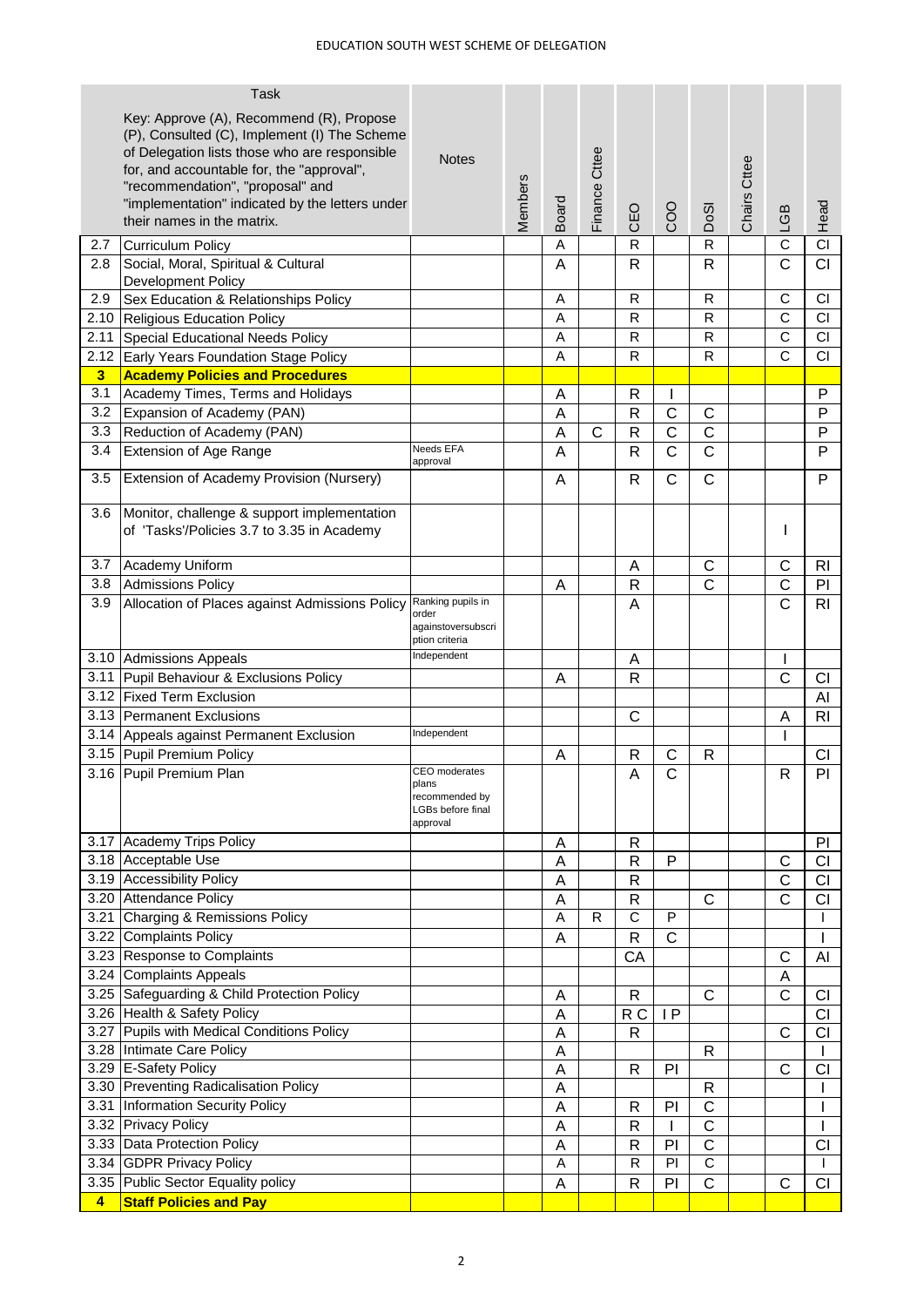|                | <b>Task</b>                                                                   |                    |                |              |               |                |                       |                       |              |                  |                |
|----------------|-------------------------------------------------------------------------------|--------------------|----------------|--------------|---------------|----------------|-----------------------|-----------------------|--------------|------------------|----------------|
|                | Key: Approve (A), Recommend (R), Propose                                      |                    |                |              |               |                |                       |                       |              |                  |                |
|                | (P), Consulted (C), Implement (I) The Scheme                                  |                    |                |              |               |                |                       |                       |              |                  |                |
|                | of Delegation lists those who are responsible                                 | <b>Notes</b>       |                |              |               |                |                       |                       |              |                  |                |
|                | for, and accountable for, the "approval",                                     |                    |                |              |               |                |                       |                       |              |                  |                |
|                | "recommendation", "proposal" and                                              |                    | <b>Members</b> |              | Finance Cttee |                |                       |                       | Chairs Cttee |                  |                |
|                | "implementation" indicated by the letters under<br>their names in the matrix. |                    |                | <b>Board</b> |               | CEO            | COO                   | DoSI                  |              | GB               | Head           |
|                |                                                                               |                    |                |              |               |                |                       |                       |              |                  |                |
| 4.1            | Teachers' Pay Policy                                                          |                    |                | Α            |               | $\mathsf{R}$   | R <sub>l</sub>        |                       |              |                  |                |
| 4.2            | Changes to Employee Terms & Conditions or<br><b>Collective Agreements</b>     |                    |                | A            |               | $\mathsf{R}$   | CI                    |                       |              |                  |                |
| 4.3            | Performance Management & Appraisal Policy                                     |                    |                | Α            |               | $\mathsf{R}$   | ı                     | $\mathsf{C}$          |              |                  | CI             |
|                |                                                                               |                    |                |              |               |                |                       |                       |              |                  |                |
| 4.4            | Adoption of Transferring Policies & Collective                                |                    |                | A            |               | R              | C                     |                       |              |                  |                |
| 4.5            | Agreements<br>CEO Pay Award                                                   |                    |                |              |               |                |                       |                       |              |                  |                |
| 4.6            | COO & DoSI Pay Awards                                                         |                    |                | Α<br>A       |               | $\mathsf{R}$   | I                     |                       |              |                  |                |
| 4.7            | Teachers' (including Headteachers') Annual                                    |                    |                |              |               |                | I                     | $\mathsf{C}$          |              |                  |                |
|                | Pay Award - overall increase                                                  |                    |                |              |               | A              |                       |                       |              |                  | <b>PR</b>      |
| 4.8            | Support Staff Annual Pay Award - overall                                      |                    |                |              |               | A              | R <sub>l</sub>        |                       |              |                  |                |
|                | increase                                                                      |                    |                |              |               |                |                       |                       |              |                  |                |
| 4.9            | Individual Headteachers' Performance Pay<br>Awards                            |                    |                |              |               | A              | CI                    | $\mathsf{C}$          |              |                  |                |
|                | 4.10 Monitor, challenge & support implementation                              |                    |                |              |               |                |                       |                       |              | L                |                |
|                | of Policies 4.11 to 4.30 in Academy                                           |                    |                |              |               |                |                       |                       |              |                  |                |
|                | 4.11 Allegations of Abuse against Staff Policy                                |                    |                | Α            |               | R              | CI                    | C                     |              |                  |                |
|                | 4.12 Capability Policy                                                        |                    |                | A            |               | <b>PR</b>      | CI                    | $\mathsf C$           |              |                  |                |
|                | 4.13 Code of Conduct for Employees Policy                                     |                    |                | A            |               | $\mathsf{R}$   | CI                    | $\mathsf C$           |              |                  |                |
|                | 4.14 Disclosure & Barring Checks Policy &<br>Procedure                        |                    |                | A            |               | R              | $\overline{\text{c}}$ | $\overline{C}$        |              |                  |                |
|                | 4.15 Flexible Working Policy                                                  |                    |                | A            |               | $\mathsf{R}$   | CI                    | $\mathbf C$           |              |                  |                |
|                | 4.16 Gifts & Expenses Policy                                                  |                    |                | A            |               | $\mathsf{R}$   | <b>CI</b>             |                       |              |                  |                |
|                | 4.17 Leave of Absence Policy                                                  |                    |                | A            |               | $\mathsf{R}$   | CI                    | $\mathbf C$           |              |                  |                |
|                | 4.18 Managing Sickness Absence Policy &<br>Procedure                          |                    |                | Α            |               | R              | CI                    | $\mathsf{C}$          |              |                  |                |
|                | 4.19 Maternity, Paternity, Adoption, Parental &                               |                    |                | A            |               | R              | $\mathsf C$           | $\mathsf C$           |              |                  |                |
|                | <b>Shared Parental Leave Policy</b>                                           |                    |                |              |               |                |                       |                       |              |                  |                |
|                | 4.20 Recruitment & Selection Policy                                           |                    |                | A            |               | $\mathsf{R}$   | C                     | $\mathsf C$           |              |                  |                |
|                | 4.21 Redundancy Policy                                                        |                    |                | A            |               | R              | CI                    |                       |              |                  |                |
|                | 4.22 Staff Acceptable Use of IT Policy                                        |                    |                | A            |               | ${\sf R}$      | CI                    | $\mathsf C$           |              |                  |                |
|                | 4.23 Staff Conduct Policy                                                     |                    |                | A            |               | $\mathsf{R}$   | CI                    | C                     |              |                  |                |
|                | 4.24 Staff Disciplinary Policy                                                |                    |                | A            |               | $\mathsf{R}$   | CI                    | $\mathsf C$           |              |                  |                |
|                | 4.25 Staff Grievance Policy                                                   |                    |                | A            |               | R              | CI                    | $\mathsf C$           |              |                  |                |
|                | 4.26 Support Staff Appraisal Policy                                           |                    |                | A            |               | $\mathsf{R}$   | CI                    | $\mathsf C$           |              |                  |                |
|                | 4.27 Support Staff Probationary Policy                                        |                    |                | A            |               | $\mathsf{R}$   | CI                    | $\mathsf C$           |              |                  |                |
|                | 4.28 Teachers' Appraisal Policy                                               |                    |                | A            |               | $\mathsf{R}$   |                       | $\overline{\text{c}}$ |              |                  |                |
|                | 4.29 Volunteers in Schools Policy                                             |                    |                | A            |               | $\mathsf{R}$   | $\mathsf C$           | $\mathsf C$           |              |                  |                |
|                | 4.30 Whistleblowing Policy                                                    |                    |                | A            |               | $\mathsf{R}$   | $\overline{CI}$       | $\overline{C}$        |              |                  |                |
| 5 <sub>5</sub> | <b>Staff Management</b>                                                       |                    |                |              |               |                |                       |                       |              |                  |                |
| 5.1            | Staff Complement, Structure & Grades                                          |                    |                |              |               | $\overline{A}$ | <b>IR</b>             |                       |              |                  | R <sub>l</sub> |
|                | Headteacher:                                                                  | Article 107        |                |              |               |                |                       |                       |              |                  |                |
| 5.2<br>5.3     | Appointment                                                                   |                    |                | A            |               | R              |                       | C                     |              | C                |                |
|                | Line Management                                                               |                    |                |              |               |                |                       |                       |              |                  |                |
| 5.4            | Performance Review                                                            |                    |                |              |               | Al             |                       | $\mathbf C$           |              | С<br>$\mathsf C$ |                |
| 5.5            | Disciplinary & Capability Procedures                                          | Appeals Committee  |                |              |               | Al             |                       | $\mathsf C$           |              |                  |                |
| 5.6            | Appeals against Disciplinary or Capability<br>Procedures                      |                    |                | AI           |               |                |                       |                       |              |                  |                |
| 5.7            | Suspension                                                                    |                    |                | C            |               | AI             |                       | C                     |              |                  |                |
| 5.8            | Return after Suspension                                                       |                    |                |              |               | AI             |                       | $\mathsf C$           |              |                  |                |
| 5.9            | Dismissal                                                                     | Panel of the Board |                | AI           |               | R              |                       | $\mathsf{C}$          |              |                  |                |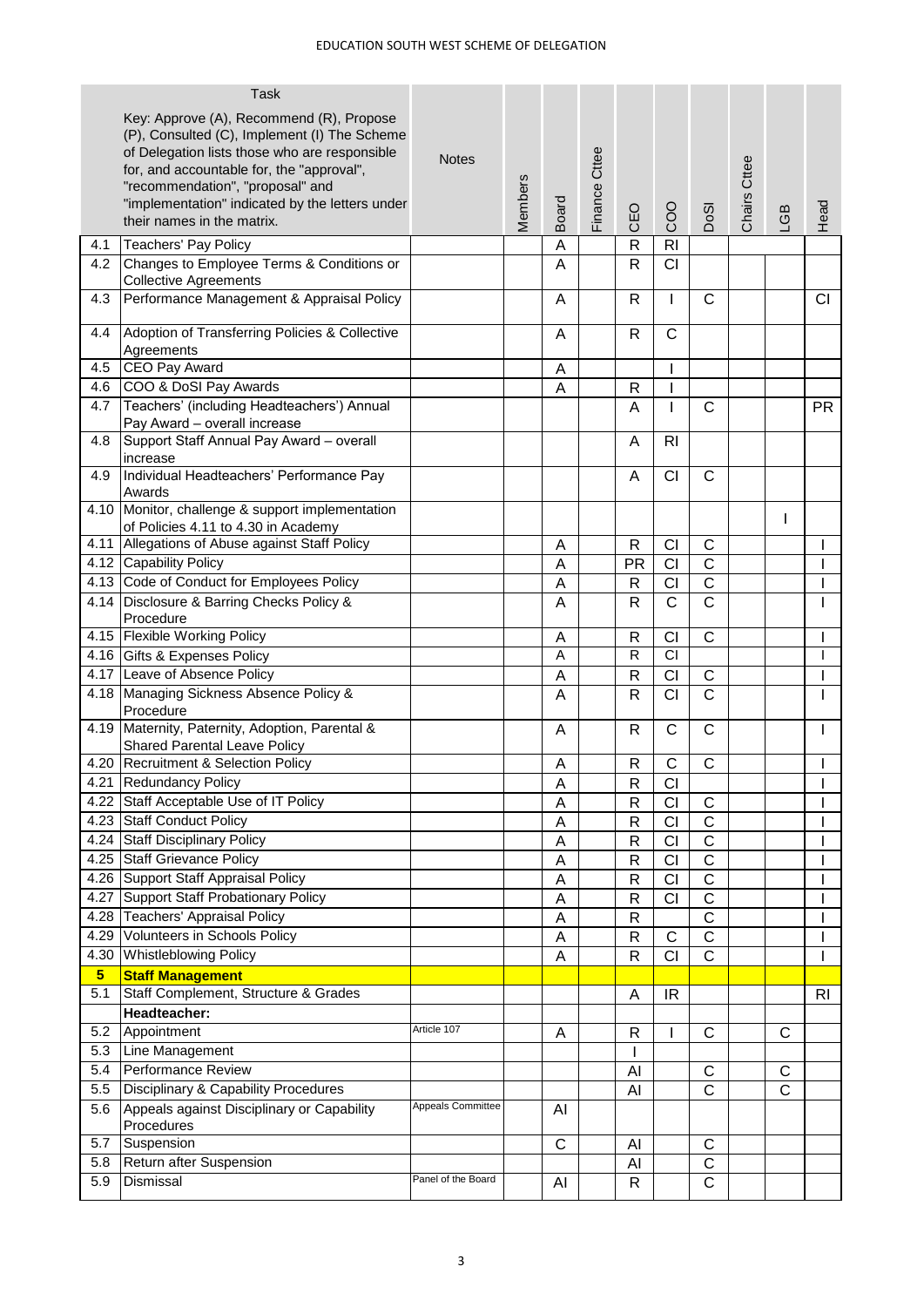|                       | <b>Task</b><br>Key: Approve (A), Recommend (R), Propose<br>(P), Consulted (C), Implement (I) The Scheme<br>of Delegation lists those who are responsible<br>for, and accountable for, the "approval",<br>"recommendation", "proposal" and<br>"implementation" indicated by the letters under<br>their names in the matrix. | <b>Notes</b>                    | Members | Board   | Finance Cttee | CEO | COO                  | DoSI         | Chairs Cttee | LGB | Head           |
|-----------------------|----------------------------------------------------------------------------------------------------------------------------------------------------------------------------------------------------------------------------------------------------------------------------------------------------------------------------|---------------------------------|---------|---------|---------------|-----|----------------------|--------------|--------------|-----|----------------|
|                       | 5.10 Appeal against Dismissal                                                                                                                                                                                                                                                                                              | Appeals Committee               |         |         |               |     |                      |              |              |     |                |
|                       | Deputy & Assistant Headteachers & other                                                                                                                                                                                                                                                                                    |                                 |         |         |               |     |                      |              |              |     |                |
|                       | <b>Senior Leadership Positions:</b>                                                                                                                                                                                                                                                                                        |                                 |         |         |               |     |                      |              |              |     |                |
|                       | 5.11 Appointment                                                                                                                                                                                                                                                                                                           |                                 |         |         |               | Α   |                      | С            |              |     | RI             |
|                       | 5.12 Line Management                                                                                                                                                                                                                                                                                                       |                                 |         |         |               |     |                      |              |              |     |                |
|                       | 5.13 Performance Review                                                                                                                                                                                                                                                                                                    |                                 |         |         |               | С   |                      | C            |              |     | Al             |
|                       | 5.14 Disciplinary & Capability Procedures:<br>Suspension, Return after Suspension,<br>Dismissal                                                                                                                                                                                                                            |                                 |         |         |               | A   |                      | C            |              |     | R <sub>l</sub> |
|                       | 5.15 Appeal against Dismissal                                                                                                                                                                                                                                                                                              | <b>Appeals Committee</b>        |         | A       |               |     |                      |              |              |     |                |
|                       | <b>Academy Teaching &amp; Support Staff:</b>                                                                                                                                                                                                                                                                               |                                 |         |         |               |     |                      |              |              |     |                |
|                       | 5.16 Appointment                                                                                                                                                                                                                                                                                                           |                                 |         |         |               |     |                      | C            |              |     | AI             |
|                       | 5.17 Line Management                                                                                                                                                                                                                                                                                                       |                                 |         |         |               |     |                      |              |              |     |                |
|                       | 5.18 Performance Review                                                                                                                                                                                                                                                                                                    |                                 |         |         |               | C   |                      | C            |              |     |                |
| 5.19                  | Disciplinary & Capability Procedures:<br>Suspension, Return after Suspension,<br>Dismissal                                                                                                                                                                                                                                 |                                 |         |         |               | C   |                      | C            |              |     | AI             |
| 5.20                  | Appeal against Dismissal                                                                                                                                                                                                                                                                                                   | <b>Appeals Committee</b>        |         | A       |               |     |                      |              |              |     |                |
|                       | <b>Shared Services Staff:</b>                                                                                                                                                                                                                                                                                              |                                 |         |         |               |     |                      |              |              |     |                |
|                       | 5.21 Appointment                                                                                                                                                                                                                                                                                                           |                                 |         |         |               |     | Al                   |              |              |     |                |
|                       | 5.22 Line Management                                                                                                                                                                                                                                                                                                       |                                 |         |         |               |     |                      |              |              |     |                |
| 5.23                  | Performance Review                                                                                                                                                                                                                                                                                                         |                                 |         |         |               | C   |                      |              |              |     |                |
| 5.24                  | Disciplinary & Capability Procedures:<br>Suspension, Return after Suspension,<br>Dismissal                                                                                                                                                                                                                                 |                                 |         |         |               | C   | AI                   |              |              |     |                |
| 5.25                  | Appeal against Dismissal                                                                                                                                                                                                                                                                                                   | <b>Appeals Committee</b>        |         | A       |               | R   |                      |              |              |     |                |
|                       | All Staff:                                                                                                                                                                                                                                                                                                                 |                                 |         |         |               |     |                      |              |              |     |                |
|                       | 5.26 Response to Requests for Flexible Working                                                                                                                                                                                                                                                                             |                                 |         |         |               | Α   | R <sub>l</sub>       |              |              |     | $\overline{R}$ |
| 5.27                  | Response to Requests for Early Retirement                                                                                                                                                                                                                                                                                  |                                 |         |         |               | Α   | PI                   |              |              |     | PI             |
|                       | 5.28  LGPS Discretions Policy                                                                                                                                                                                                                                                                                              |                                 |         |         | A             | P   | <b>RI</b>            |              |              |     |                |
| 5.28                  | Staff wellbeing                                                                                                                                                                                                                                                                                                            |                                 |         | Α       |               | P   | $\overline{C}$       | $\mathbf C$  |              |     | <b>CI</b>      |
| 6                     | <b>Financial</b>                                                                                                                                                                                                                                                                                                           |                                 |         |         |               |     |                      |              |              |     |                |
| 6.1                   | <b>Financial Policy</b>                                                                                                                                                                                                                                                                                                    |                                 |         | Α       | R             | R   | R                    |              |              |     |                |
| 6.2                   | Trustees' Annual Report & Financial<br><b>Statements</b><br>Trust Academies Accounts Return to EFA                                                                                                                                                                                                                         | <b>Articles 129-130</b>         |         | A       | R.            | R   | RI                   |              |              |     |                |
| 6.3<br>6.4            | <b>Appoint Auditors</b>                                                                                                                                                                                                                                                                                                    | <b>Companies Act</b>            | A       | R       | R             | A   | R <sub>l</sub><br>PI |              |              |     |                |
|                       |                                                                                                                                                                                                                                                                                                                            | S.485                           |         |         |               |     |                      |              |              |     |                |
| 6.5                   | Response to Auditor's Management Letter                                                                                                                                                                                                                                                                                    |                                 |         | A<br>AP | R             |     | RI<br>CI             | $\mathsf{C}$ |              |     |                |
| 6.6                   | Risk Management Policy & Register                                                                                                                                                                                                                                                                                          |                                 |         |         |               | CI  |                      |              |              |     |                |
| 6.7<br>$\overline{7}$ | Insurance of Risks<br><b>Shared Services</b>                                                                                                                                                                                                                                                                               |                                 |         |         |               |     | Al                   |              |              |     |                |
| 7.1                   | Scope of Shared Services to be provided to<br>Academies                                                                                                                                                                                                                                                                    |                                 |         | Α       |               | R   | PI                   | C            |              |     | C              |
| 7.2                   | <b>Manage Shared Services</b>                                                                                                                                                                                                                                                                                              |                                 |         |         |               |     | L                    |              |              |     |                |
| $\bf{8}$              | <b>Premises and Assets</b>                                                                                                                                                                                                                                                                                                 |                                 |         |         |               |     |                      |              |              |     |                |
| 8.1                   | Acquisition of Freehold of Land or Building                                                                                                                                                                                                                                                                                | ESFA must                       |         |         | A             | R   | RI                   |              |              | C   | P              |
| 8.2                   | Disposal of Freehold of Land or Building                                                                                                                                                                                                                                                                                   | approve<br>ESFA must<br>approve |         |         | Α             | R.  | R <sub>l</sub>       |              |              | C   | P              |